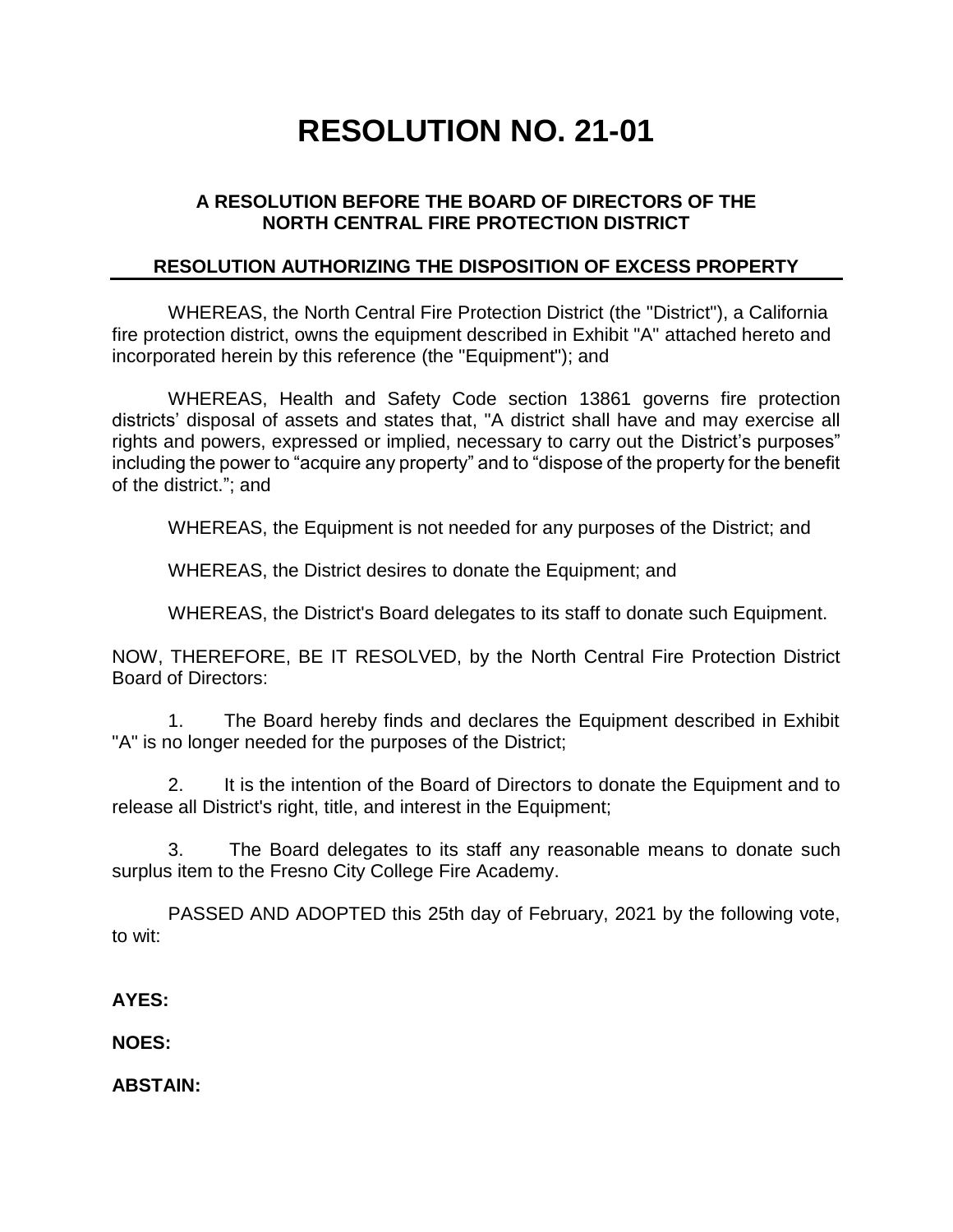## **ABSENT:**

## **APPROVED:**

Ken Abrahamian, Board Chair

\_\_\_\_\_\_\_\_\_\_\_\_\_\_\_\_\_\_\_\_\_\_\_\_\_\_\_

**ATTEST:**

\_\_\_\_\_\_\_\_\_\_\_\_\_\_\_\_\_\_\_\_\_\_\_\_\_\_\_ Amanda Souza, Board Secretary